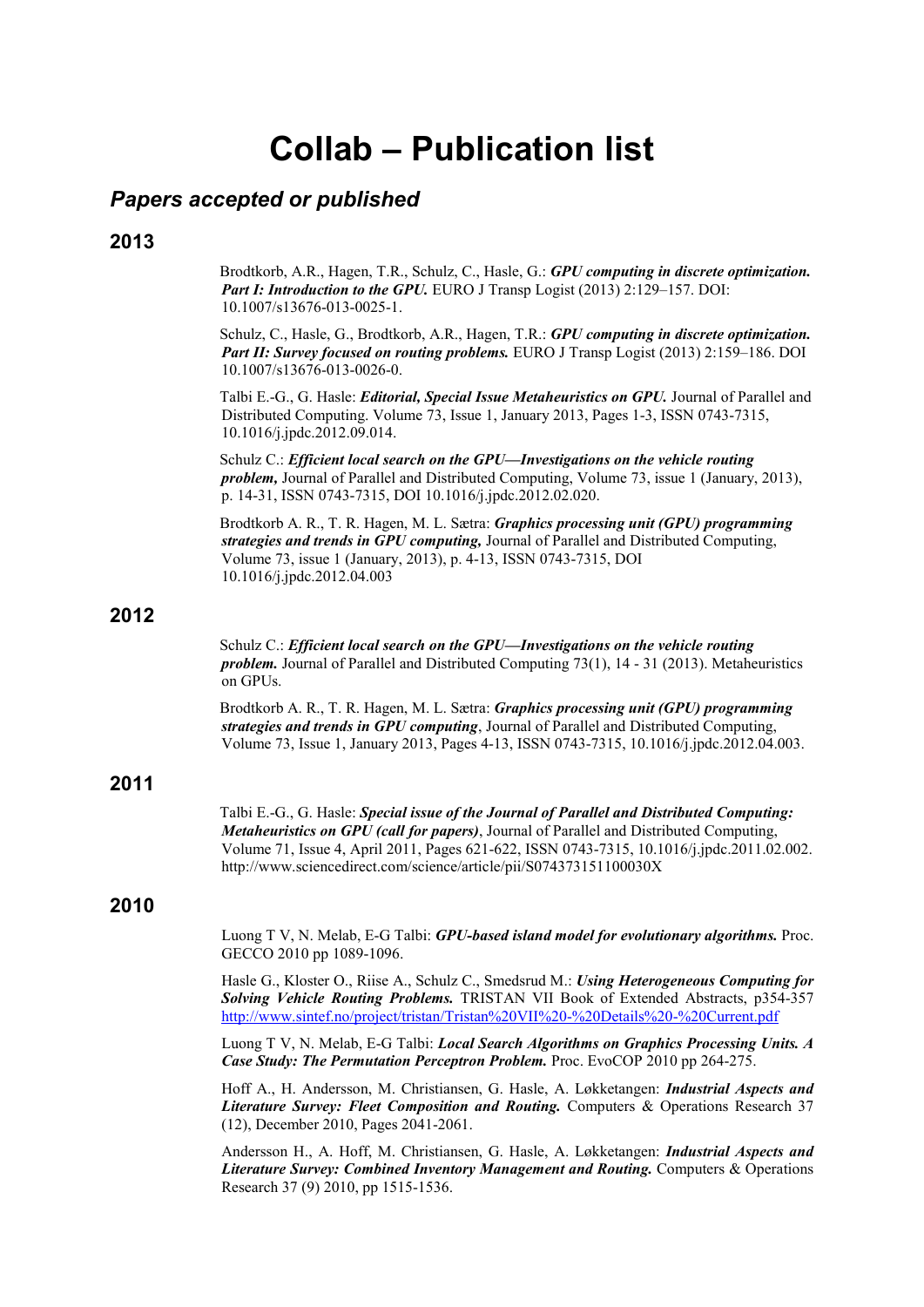**2009**

Crainic T.G., G.C. Crisan, M Gendreau., N. Lahrichi, W. Rei: *A Concurrent Evolutionary approach for Rich Combinatorial Problems*. Proceedings of GECCO 2009 Genetic and Evolutionary Computation Conference, Montreal, Canada, CD-ROM, ACM Order Number 910092.

Crainic T.G., G.C. Crisan, M Gendreau., N. Lahrichi, W. Rei: *Multi-thread integrative cooperative optimization for rich combinatorial problems*, Proceedings of NIDISC'09, Rome, Italy.

# *Technical Reports*

**2012**

Hasle G., O. Kloster, M. Smedsrud, K. Gaze: *Experiments on the Node, Edge, and Arc Routing Problem.* SINTEF Report A23265, ISBN 978-82-14-05288-6, Oslo, May 2012.

## **2011**

Bach L., G. Hasle, S. Wøhlk: *Lower and Upper Bounds for the Node, Edge, and Arc Routing Problem.* SINTEF Report A21884, Oslo November 2011, ISBN 978-82-14-05277-0.

Schulz C. *Efficient Local Search on the GPU. Investigations on the Vehicle Routing Problem.* SINTEF Report A19678, ISBN 9788214049848, May 24 2011.

## *Presentations, seminars, and lectures*

#### **2012**

Hasle G.: *Vehicle Routing in Practice*. Seminar (invited talk), University of Sannio, Benevento, Italy, 12.10.2012

Hasle G.: *Vehicle Routing in Practice.* Invited part of the MSc/PhD course "Metodi di Ottimizzazione per la Logistica e la Produzione", UNIMORE, Reggio Emilia, Italy 01/10- 04/10 2012.

Bräysy O., Dullaert W. (2012). *A Simple Parameter-free heuristic for the fleet size and mix problem with time windows.* EURO 2012, Vilnius, Italy 8.-11.7.2012.

Dullaert W., O. Bräysy: *Integrated distribution network design: exploiting the benefits of joint location-routing optimization.* VeRoLog 2012 - First Conference of the EURO Working Group on Vehicle Routing and Logistics Optimization. Bologna, Italy 2012-06-18 - 2012-06- 20.

Hasle G., Bräysy, O.: *The Gap between Theory and Practice.* VeRoLog 2012 - First Conference of the EURO Working Group on Vehicle Routing and Logistics Optimization. Bologna, Italy 2012-06-18 - 2012-06-20.

Bräysy O., Hasle, Geir. *Commercial Vehicle Routing.* VeRoLog 2012 - First Conference of the EURO Working Group on Vehicle Routing and Logistics Optimization. Bologna, Italy 2012-06-18 - 2012-06-20.

Dell'Amico M., Diaz Diaz J. C., Hasle G., Iori, M.: *An Iterated Local Search to solve the Node, Edge and Arc Routing Problem.* In Extended Abstracts, 5th International Workshop on Freight Transportation and Logistics (ODYSSEUS 2012); Mykonos, Greece 2012-05-21 - 2012-05-25 http://odysseus2012.dmst.aueb.gr/

Bach L, Hasle G., Wøhlk S.: *Lower Bound for the Node, Edge, and Arc Routing Problem.* In Extended Abstracts, 5th International Workshop on Freight Transportation and Logistics (ODYSSEUS 2012); Mykonos, Greece 2012-05-21 - 2012-05-25 <http://odysseus2012.dmst.aueb.gr/>

Hasle G.: *Vehicle Routing in Practice*. Day 1 lectures of the 5 day international PhD course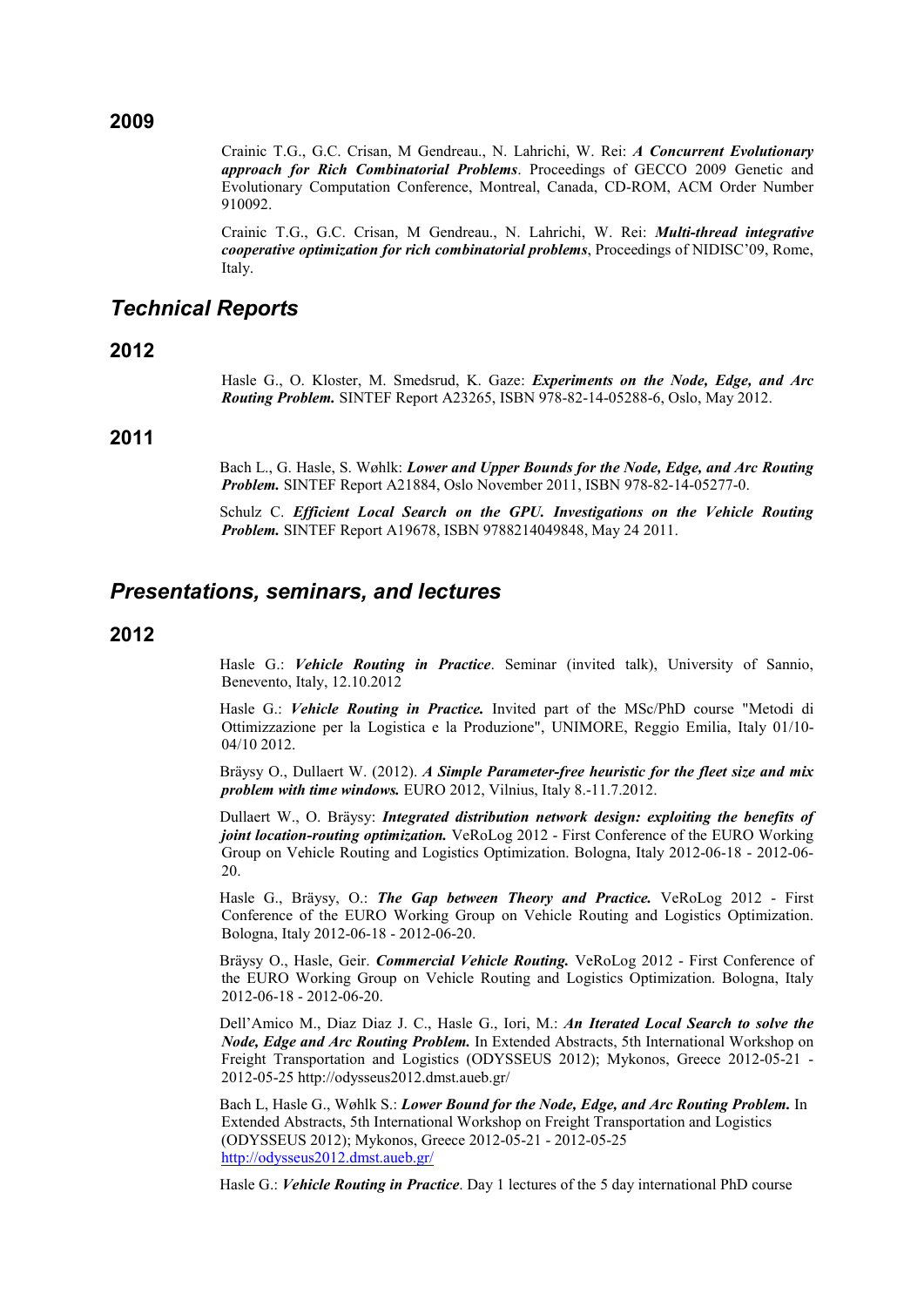Local Distribution Planning (DRL 018), Molde University College Specialized University in Logistics, Molde, Norway, March 12 2012. <http://kursinfo.himolde.no/forskningsgrupper/optimering/phdkurs/index.htm>

**2011**

Gendreau M., T. Vidal, T.G. Crainic, N. Lahrichi, W. Rei. *A hybrid genetic algorithm for multi-depot and periodic vehicle routing problems.* 9th Metaheuristics International Conference (MIC 2011), Udine, 25-28 July, 2011.

Gendreau M., T. Vidal, T.G. Crainic, N. Lahrichi, W. Rei. *A Hybrid Genetic Algorithm for Multi-depot and Periodic Vehicle Routing Problems*, 19th Triennial Conference of the International Federation of Operational Research Societies (IFORS2011), Melbourne, 10-15 July, 2011.

Hasle G., C. Schulz: *How to program efficient optimization algorithms on Graphics Processing Units - The Vehicle Routing Problem as a case study.* Seminar (invited talk) at the University of Newcastle, Australia, July 6 2011.

Gendreau M., T. Vidal, T.G. Crainic, N. Lahrichi, W. Rei. *A hybrid genetic algorithm for multi-depot and periodic vehicle routing problems*. ROUTE 2011, Sitges, May 31-June 3, 2011

Schulz C., G. Hasle: *Neighborhood Evaluation on GPU for the DCVRP - Discrete optimization needs heterogeneous computing.* Invited talk at ROUTE 2011, Sitges, Spain, June 1 2011.

Dullaert W., Bräysy O. *Optimization of distribution planning & collaborative distribution.* National Seminar on Future of Distribution Planning. Antwerp, Belgium, May 18th, 2011.

Gendreau M. *New developments in Integrative Cooperative Search for rich vehicle routing problems.* 3rd Collab workshop, Oslo, Norway, May 10-12, 2011.

Luong T-V, N. Melab, E-G Talbi. *Advances in Metaheuristics on GPU*, 3<sup>rd</sup> Collab workshop, Oslo, Norway, May 10-12, 2011.

Bräysy O. *Real-life case studies on transport and workforce optimization*. 3<sup>rd</sup> Collab workshop, Oslo, Norway, May 10-12, 2011.

Røpke S. *Parallel large neighborhood search.* 3rd Collab workshop, Oslo, Norway, May 10- 12, 2011.

Jianyong J., A. Løkketangen, T. G. Crainic. *A parallel multi-neighborhood cooperative Tabu search for Capacitated Vehicle Routing Problem*. 3rd Collab workshop, Oslo, Norway, May 10-12, 2011.

Hagen T. R. *Accelerated Computing - Trends and Development Strategies* 3<sup>rd</sup> Collab workshop, Oslo, Norway, May 10-12, 2011.

Riise A. *Heterogeneous computing for the surgery scheduling problem.* 3rd Collab workshop, Oslo, Norway, May 10-12, 2011.

Schulz C. *GPU based Local Search for the DCVRP*. 3<sup>rd</sup> Collab workshop, Oslo, Norway, May 10-12, 2011.

Smedsrud M. *Real world newspaper distribution*, 3<sup>rd</sup> Collab workshop, Oslo, Norway, May 10-12, 2011.

Hasle G. *Introduction and discussion*. Intro 3<sup>rd</sup> Collab workshop, Oslo, Norway, May 10-12, 2011.

Hasle G., Schulz C., Hagen T. R.: *"The Beach Law" does not hold any more - Discrete optimization needs heterogeneous computing.* Invited talk (seminar) at CORAL, Aarhus School of Business and Social Sciences, Aarhus, Denmark, March 16 2011.

Gendreau M., T.G. Crainic, N. Lahrichi, W. Rei, G.C. Crişan, T. Vidal. *An integrative cooperative search framework for solving rich combinatorial problems*, seminar, Instituto de Computação, Universidade Federal Fluminense, March 1st, 2011.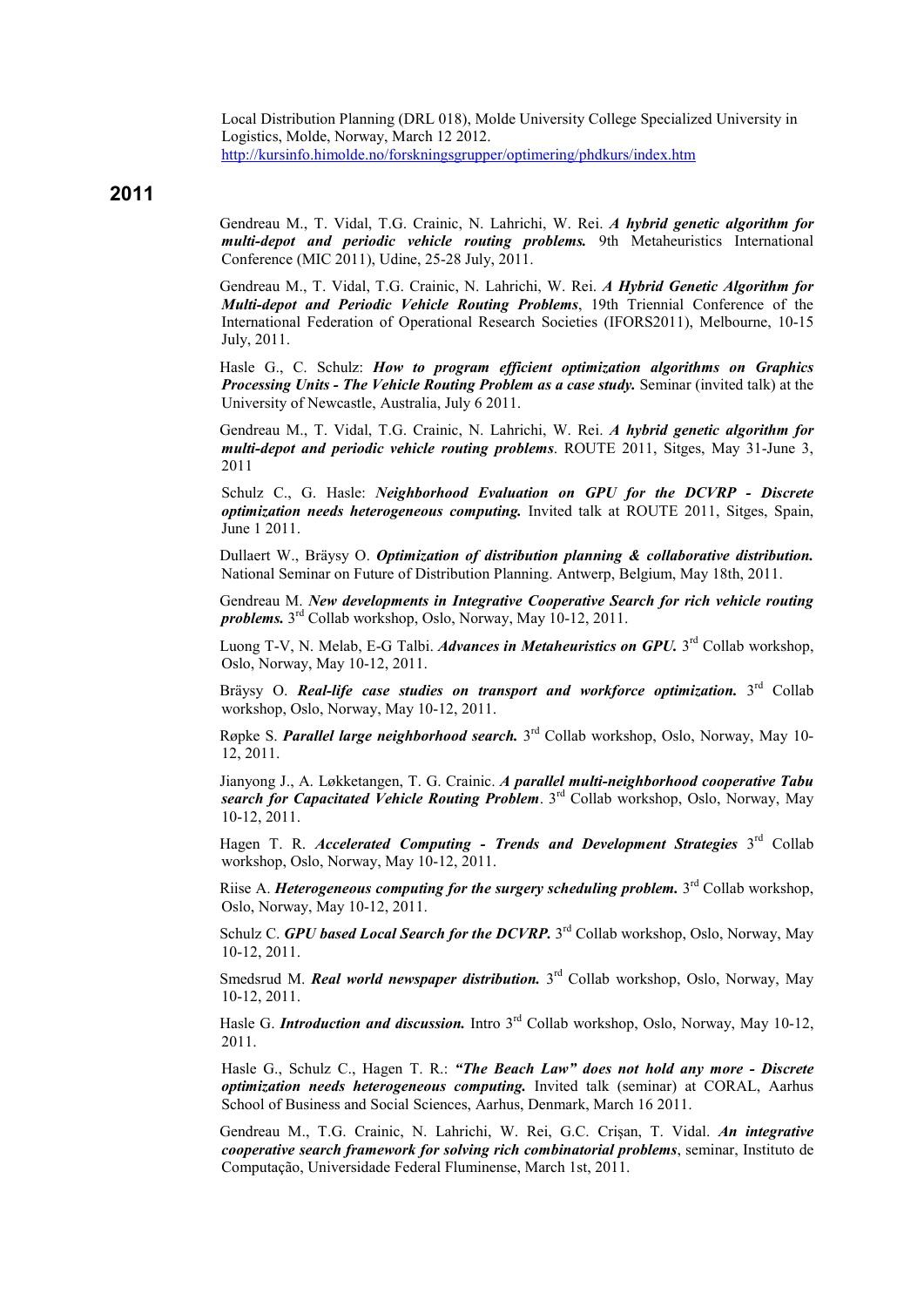#### **2010**

Schulz C., Hasle G., Kloster O., Riise A., Smedsrud M.: *Parallel local search for the CVRP on the GPU.* Talk at The 3rd International Conference on Metaheuristics and Nature Inspired Computing (META'10), Djerba, Tunisia, October 28 2010.

Gendreau M.: *Hot topics in vehicle routing and related subjects.* LANCS Initiative Advisory Boards Meeting London, UK, May 18-19, 2010.

Hasle G.: *Vehicle Routing in Practice.* Invited plenary talk at The EURO Working Group on Locational Analysis XVIII (EWGLA 2010), Naples, Italy April 28-30 2010.

Hasle G..: *Media Product Distribution.* 1<sup>st</sup> COLLAB Workshop, Asker, Norway, April 12-14, 2010.

Hasle G..: *Parallel VRP.* 1<sup>st</sup> COLLAB Workshop, Asker, Norway, April 12-14, 2010.

Hasle G..: *The COLLAB Project.* 1<sup>st</sup> COLLAB Workshop, Asker, Norway, April 12-14, 2010.

Hasle G..: *1<sup>st</sup> COLLAB Workshop - Introduction*. 1<sup>st</sup> COLLAB Workshop, Asker, Norway, April 12-14, 2010.

Smedsrud M.: *Parallelization of Spider Planner*. 1<sup>st</sup> COLLAB Workshop, Asker, Norway, April 12-14, 2010.

Schulz C.: *Parallel Solver for Vehicle Routing Problems*. 1<sup>st</sup> COLLAB Workshop, Asker, Norway, April 12-14, 2010.

Riise A.: *Parallel Local Search for Permutations*. 1<sup>st</sup> COLLAB Workshop, Asker, Norway, April 12-14, 2010.

Hagen T.R.: *Parallel and Heterogeneous Computing*. 1<sup>st</sup> COLLAB Workshop, Asker, Norway, April 12-14, 2010.

Løkketangen A.: **Some thoughts on parallelization and optimization.** 1<sup>st</sup> COLLAB Workshop, Asker, Norway, April 12-14, 2010.

Reinholz A.: *[Rich Vehicle Routing Problems –Challenges and Prospects in Exploring the](http://www.sintef.no/project/Collab/Presentations/Reinholz%20Collab%2012.04.2010%20Final%20Handout.pdf)  [Power of Parallelism.](http://www.sintef.no/project/Collab/Presentations/Reinholz%20Collab%2012.04.2010%20Final%20Handout.pdf)* 1<sup>st</sup> COLLAB Workshop, Asker, Norway, April 12-14, 2010.

Bräysy O.: *Optimization Challenges in Communal Sector*. 1<sup>st</sup> COLLAB Workshop, Asker, Norway, April 12-14, 2010.

Luong T V, N. Melab, E-G Talbi: *Metaheuristics on GPU*. 1<sup>st</sup> COLLAB Workshop, Asker, Norway, April 12-14, 2010.

Gendreau M., T. G. Crainic, G. C. Crisan, N. Lahrichi, W. Rei and T. Vidal: *An Integrative*  **Cooperative Search approach for rich vehicle routing problems.** 1<sup>st</sup> COLLAB Workshop Asker, Norway, April 12-14, 2010

#### **2009**

Crainic T. G., C. Crisan, M. Gendreau, N. Lahrichi, W. Rei, T. Vidal: *Applying the Multithread Integrative Cooperative Metaheuristic Optimization Approach: A Case Study Using Rich Vehicle Routing Problems.* Invited talk at the DOMinant Workshop, Molde, Norway, September 20-22, 2009.

Zhang C: *A dynamic decomposition method for the unique shortest path routing problem.* Invited talk at the DOMinant Workshop, Molde, Norway, September 18, 2009.

Reinholz A.: *An Integrated Modeling and Optimization Approach for Practice-Oriented Vehicle Routing Problems - Challenges and Prospects in the Context of Parallelism.* Invited talk at SINTEF ICT, Oslo, Norway, June 19, 2009.

Lahrichi N., T. G. Crainic, C. Crisan, M. Gendreau, W. Rei: *Multi-thread Cooperative Optimization for Rich VRP.* CORS/INFORMS Meeting Toronto, Canada, June 14-17, 2009.